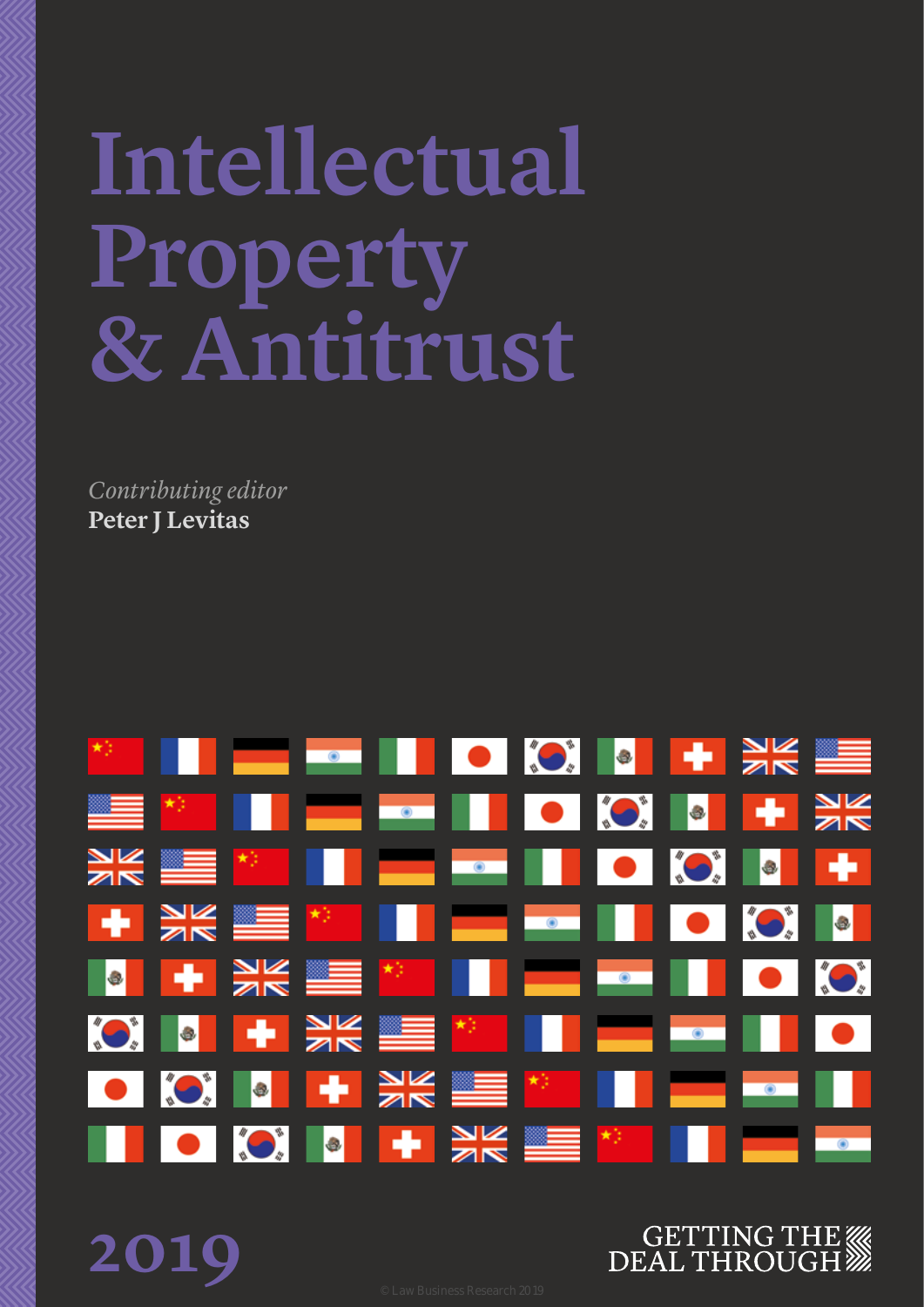#### **CONTENTS**

| <b>Global overview</b>                                                  | 5                                                                               | Japan                                                                                  | 44 |
|-------------------------------------------------------------------------|---------------------------------------------------------------------------------|----------------------------------------------------------------------------------------|----|
| Peter J Levitas and Matthew A Tabas<br>Arnold & Porter Kaye Scholer LLP |                                                                                 | <b>Yusuke Nakano and Atsushi Yamada</b><br>Anderson Möri & Tomotsune                   |    |
| China                                                                   | 7                                                                               | Korea                                                                                  | 51 |
| Zhan Hao, Song Ying and Stephanie (Yuanyuan) Wu<br>AnJie Law Firm       |                                                                                 | Hui Jin Yang and Jung Hyun Uhm<br>Lee & Ko                                             |    |
| France                                                                  | 14                                                                              | Mexico                                                                                 | 57 |
| <b>Emmanuel Schulte</b><br>Bersay & Associés                            |                                                                                 | Israel Pérez Correa and Hugo H Zapata<br>Pérez Correa & Asociados                      |    |
| Germany                                                                 | 22                                                                              | Switzerland                                                                            | 63 |
| Philipp Rastemborski<br>Meissner Bolte                                  |                                                                                 | Daniel Emch and Nicolas Mosimann<br>Kellerhals Carrard                                 |    |
| India                                                                   | 28                                                                              | <b>United Kingdom</b>                                                                  | 70 |
| <b>Hemant Singh</b><br>Inttl Advocare                                   |                                                                                 | John Schmidt, Richard Dickinson, Zeno Frediani<br>and Kathy Harford<br>Arnold & Porter |    |
| Italy                                                                   |                                                                                 |                                                                                        |    |
| Veronica Pinotti and Martino Sforza<br>White & Case                     | <b>United States</b><br>Lisa Kimmel and Kate M Watkins<br>Crowell & Moring, LLP | 76                                                                                     |    |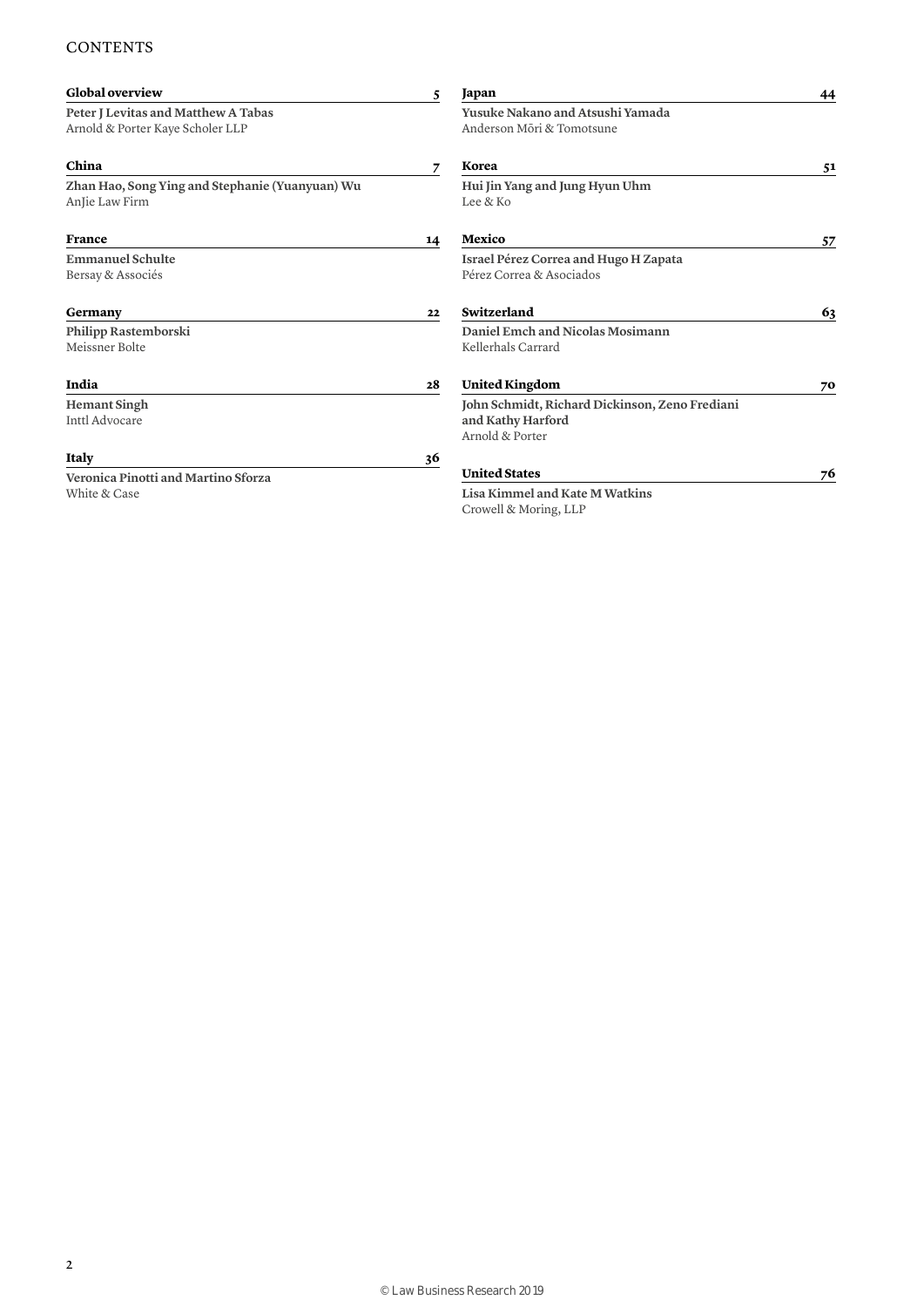## **Preface**

### **Intellectual Property & Antitrust 2019**

Thirteenth edition

**Getting the Deal Through** is delighted to publish the thirteenth edition of *Intellectual Property & Antitrust*, which is available in print, as an e-book, and online at www.gettingthedealthrough.com.

**Getting the Deal Through** provides international expert analysis in key areas of law, practice and regulation for corporate counsel, crossborder legal practitioners, and company directors and officers.

Throughout this edition, and following the unique **Getting the Deal Through** format, the same key questions are answered by leading practitioners in each of the jurisdictions featured.

**Getting the Deal Through** titles are published annually in print. Please ensure you are referring to the latest edition or to the online version at www.gettingthedealthrough.com.

Every effort has been made to cover all matters of concern to readers. However, specific legal advice should always be sought from experienced local advisers.

**Getting the Deal Through** gratefully acknowledges the efforts of all the contributors to this volume, who were chosen for their recognised expertise. We also extend special thanks to the contributing editors, Peter J Levitas of Arnold & Porter Kaye Scholer LLP, for his continued assistance with this volume.

### GETTING THE

London November 2018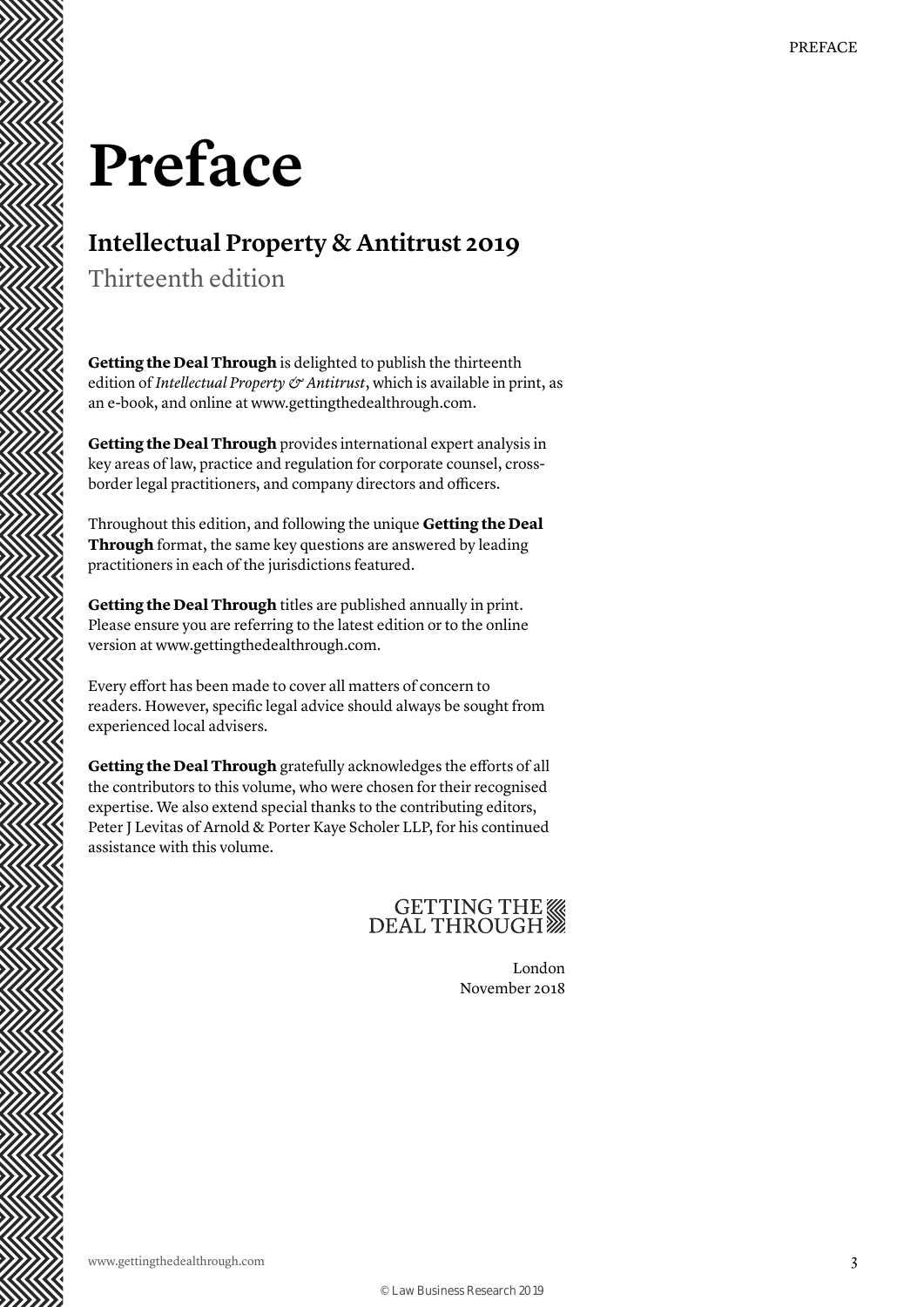# **United States**

#### **Lisa Kimmel and Kate M Watkins**

**Crowell & Moring LLP**

#### **Intellectual property**

**1 Intellectual property law**

**Under what statutes, regulations or case law are intellectual property rights granted? Are there restrictions on how IP rights may be enforced, licensed or otherwise transferred? Do the rights exceed the minimum required by the WTO Agreement on Trade-Related Aspects of Intellectual Property Rights (TRIPs)?**

US federal law governs three types of intellectual property: 1) patents (35 USC, section 101 et seq), 2) copyrights (17 USC, section 101 et seq), and 3) trademarks (15 USC, section 1051 et seq). State law primarily governs the protection of trade secrets, with most states having adopted the Uniform Trade Secrets Act, or some variation of it. In 2016, Congress passed the Defend Trade Secrets Act (DTSA), allowing the owner of a trade secret to sue in federal court for misappropriation. The DTSA largely mirrors the Uniform Trade Secrets Act, but notably does not pre-empt state law.

Holders of IP rights generally can transfer and assign their rights. As discussed in question 19, the transfer and licensing of IP rights may be subject to pre-merger notification requirements under the Hart-Scott-Rodino Antitrust Improvements (HSR) Act. The sale or licensing of IP rights is evaluated under the same antitrust statutes that apply to conduct involving tangible property, including the Sherman, Clayton and Federal Trade Commission (FTC) Acts.

The US views TRIPs as setting a minimum standard for the protection and enforcement of IP rights and US standards frequently exceed TRIPs minimum standards.

#### **2 Responsible authorities**

#### **Which authorities are responsible for granting, administering or enforcing IP rights?**

The US Patent and Trademark Office (USPTO) and the US Copyright Office are the main IP authorities in the United States. An agency of the US Department of Commerce, the USPTO has the authority to grant patents, register trademarks, and it also advises the President of the United States, the Secretary of Commerce and bureaus of the Department, and other government agencies on domestic and global intellectual property issues.

The Copyright Office is a federal department within the Library of Congress. The Copyright Office does not grant copyrights, which attach the moment a copyrightable work is created and fixed in a tangible medium. The Copyright Office serves as the administrator for copyright registration as well as various compulsory and statutory licensing provisions set forth in the Act. The Copyright Office also provides legal and policy advice to Congress on issues relating to the domestic and international copyright systems.

Finally, the US International Trade Commission (ITC), pursuant to section 337 of the Tariff Act of 1930 (19 USC, section 1337), investigates claims regarding IP rights and infringement by imported goods.

#### **3 Proceedings to enforce IP rights**

**What types of legal or administrative proceedings are available for enforcing IP rights? To the extent your jurisdiction has both legal and administrative enforcement options for IP rights, briefly describe their interrelationship, if any.**

US federal courts resolve patent, copyright and trademark infringement suits, largely brought through private party civil litigation. Although state courts normally resolve trade secret violations, federal courts have jurisdiction under the DTSA.

Administrative proceedings are handled in numerous different tribunals. The ITC adjudicates private claims of infringement by imported goods under section 337. The USPTO also holds administrative proceedings. The America Invents Act of 2011 created the Patent Trial and Appeal Board within the USPTO, which conducts trials dealing with inter partes review, post grant review, covered business method patent reviews and derivation proceedings, and hears appeals from adverse patent examiner decisions in patent applications and reexamination proceedings. Relatedly, the USPTO's Trademark Trial and Appeal Board is responsible for adjudicating petitions opposing proposed trademark registrations and appeals from USPTO examiners denying registration of marks, as well as handling concurrent use and interference proceedings. Appeals from the USPTO and ITC can be further appealed to the US Court of Appeals for the Federal Circuit.

#### **4 Remedies**

#### **What remedies are available to a party whose IP rights have been infringed? Do these remedies vary depending on whether one utilises judicial or administrative review or enforcement?**

US IP statutes provide numerous remedies for infringement. For patent and copyright infringement, IP owners can receive monetary relief (actual or statutory damages), preliminary or permanent injunctions, exclusion orders and seizures of imported items. For wilful or deliberate infringement, patent and copyright owners can get increased damages, which are up to three times the compensatory damages. Additionally, costs may be recoverable, and in cases of wilful infringement attorneys' fees are also recoverable.

Federal courts evaluate a request for an injunction to remedy patent infringement under the Supreme Court's decision in *eBay v MercExchange LLC*, 547 US 388 (2006). Under *eBay*, a plaintiff must demonstrate that:

- absent an injunction it would suffer irreparable injury;
- monetary damages are inadequate;
- that balance of hardships between the plaintiff and defendant favours an injunction; and
- an injunction is not contrary to the public interest.

Trademark owners also have numerous remedies available for infringement: injunctions, a court order requiring the destruction or forfeiture of infringing articles, damages (again, which may be trebled in cases involving bad faith) and disgorgement of the infringer's profits. For dilution, largely the only remedy available is an injunction against further dilution. However, if the trademark owner can prove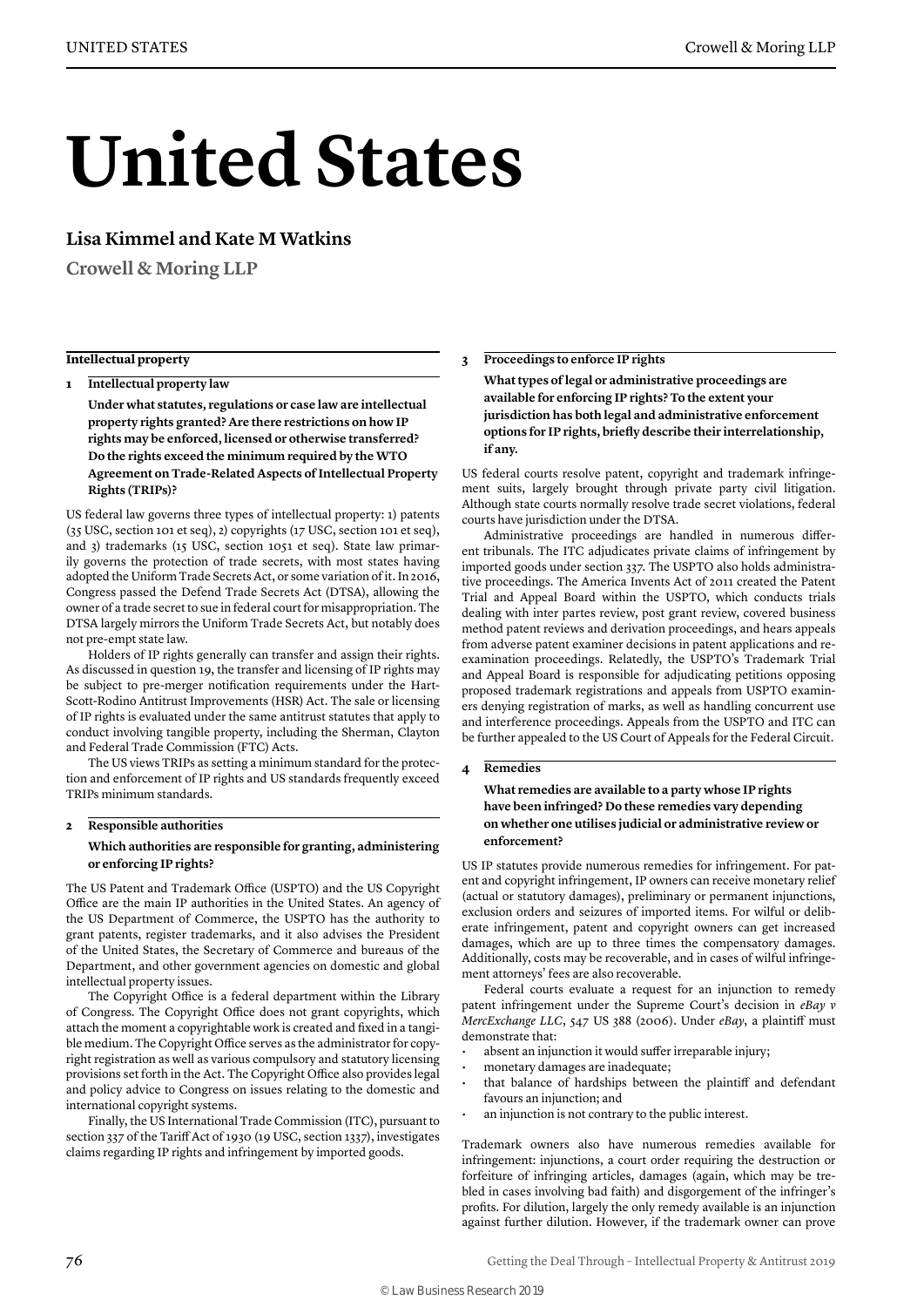wilfulness, they can seek attorneys' fees, monetary damages and even treble damages.

Although state and federal courts can grant injunctive relief and monetary damages for IP holders, administrative tribunals (like the ITC) can usually offer injunctive relief, such as exclusion and ceaseand-desist orders. Temporary exclusion and cease-and-desist orders can be granted in certain exceptional circumstances.

#### **5 Nexus between competition and IP rights**

#### **Do any statutes, regulations or case law in your jurisdiction address the interplay between competition law and IP law?**

The federal antitrust agencies and courts treat antitrust and intellectual property as complementary areas of law that work together to promote competition, innovation and consumer welfare. The acquisition or assertion of intellectual property rights is neither particularly suspect nor immune from scrutiny under the antitrust laws.

For purposes of antitrust enforcement, courts and agencies apply the same antitrust rules to matters involving IP rights as they apply to matters involving tangible property. Antitrust claims based on the acquisition, assertion or transfer of intellectual property rights are evaluated primarily under sections 1 and 2 of the Sherman Act, section 7 of the Clayton Act or section 5 of the FTC Act.

A wide body of federal case law provides guidance on the application of the antitrust laws to particular fact patterns. Key Supreme Court cases provide foundational principles that apply broadly to antitrust claims based on the acquisition or assertion of IP rights. The Supreme Court has held that although patents confer a bundle of rights that includes the right to exclude, patents do not confer monopoly power for purposes of establishing a claim under the antitrust laws (*Ill Tool Works v Indep Ink*, 547 US 28 (2006)). In addition, the Supreme Court has held that the First Amendment to the US Constitution provides IP owners with immunity for antitrust claims based primarily on the assertion of their rights unless the assertion is both objectively and subjectively baseless (*Prof 'l Real Estate Inv'rs, Inc v Columbia Pictures Indus, Inc*, 508 US 49 (1993)).

As discussed in question 14, the two federal antitrust agencies, the United States Department of Justice (DOJ) and FTC, have issued guidance materials on federal antitrust enforcement policy relating to IP.

Competition is addressed in statutes and case law on intellectual property rights as well. Patent misuse is an affirmative defence to patent infringement (not an independent cause of action). Patent misuse sometimes, but not always, requires a showing of market power or competitive harm. In a controversial decision, the Supreme Court held that the payment of post-expiration royalties constitute per se misuse despite appeals from academics that licensing agreements providing for post-expiration royalties can be efficient and should be evaluated under a rule of reason standard (*Kimble v Marvel Entm't, LLC*, 135 S Ct 2401 (2015)). Claims of patent misuse based on tying or package licensing are typically evaluated under a reasonableness standard and do typically require a showing of competitive harm. Section 271(d) of the Patent Act bars a defence of misuse based solely on a unilateral refusal to license IP and requires a showing of market power to support a misuse defence based on tying. Federal courts have recognised a defence of misuse for copyright infringement, but the law is less well-developed. The Lanham Act, the principal federal trademark law, expressly provides for an antitrust defence to a trademark violation claim: 15 USC, section 1115(b)(7).

#### **6 Patent cooperation treaties and other agreements**

#### **Does your jurisdiction participate in any patent cooperation treaties or other similar agreements?**

The US is party to the Agreement on Trade-Related Aspects of Intellectual Property Rights, the Patent Cooperation Treaty, the Geneva Patent Law Treaty and all other major global agreements on IP.

#### **7 Remedies for deceptive practices**

#### **With respect to trademarks, do competition or consumer protection laws provide remedies for deceptive practices?**

The Lanham and FTC Acts both provide remedies for false advertising and deceptive practices. The FTC has sole authority to enforce the FTC Act. Where the FTC finds a violation, it has the authority to issue a cease and desist order to enjoin deceptive practices and prevent a future violation. The FTC also has the authority to pursue civil penalties in federal court. Private parties may bring false advertising claims in federal and state court under the Lanham Act. A plaintiff may be awarded both an injunction against further unlawful practices and monetary damages as compensation for lost profits. Most states have similar laws that provide protection against false advertising, which may be enforced by either the state attorney general or through private rights of action.

#### **8 Technological protection measures and digital rights management**

**With respect to copyright protection, is WIPO protection of technological protection measures and digital rights management enforced in your jurisdiction? Do statutes, regulation or case law limit the ability of manufacturers to incorporate TPM or DRM protection limiting the platforms on which content can be played? Has TPM or DRM protection been challenged under the competition laws?**

The US implemented the WIPO protections on digital rights in 1998 through passage of the Digital Millennium Copyright Act (DMCA). The DMCA prohibits the circumvention of technological protections on copyrighted works or certain rights management information. Violations of the DMCA can give rise to both civil and criminal penalties. There are no laws that limit the use of TPM or DRM protection on platforms. In certain cases, TPM or DRM software that blocks market access to unprotected aspects of a product or technology could potentially give rise to antitrust liability, including claims for monopolisation or attempted monopolisation, if the other elements of a claim, including market power and anticompetitive exclusion, are established.

#### **9 Industry standards**

#### **What consideration has been given in statutes, regulation or case law to the impact of the adoption of proprietary technologies in industry standards?**

The activities of standards-development organisations (SDOs) are typically treated as agreements subject to section 1 of the Sherman Act. Courts have held that although the development of industry standards can limit competition, where standards are developed through transparent procedures and without undue capture by any single group of stakeholders, standards can also provide enormous procompetitive value. For those reasons, the activities of SDOs are almost always evaluated under the rule of reason standard (*Allied Tube & Conduit Corp v Indian Head Inc*, 486 US 492 (1988)). These same principles apply to the development of standards that include technologies covered by IP rights.

There are no special antitrust rules that apply to the assertion or licensing of standard-essential patents. Federal case law defines the application of section 2 of the Sherman Act to the unilateral conduct of essential patent owners. A claim for monopolisation or attempt to monopolise requires a showing that (among other things) deception during the standards-development process harmed the competitive process by excluding rivals. However, absent deception or other exclusionary behaviour during the development process, the later breach of an agreement to provide access to essential patents on reasonable and non-discriminatory (RAND) terms does not alone provide the basis for an antitrust claim (*Broadcom Corp v Qualcomm Inc*, 501 F3d 297 (Third Circuit 2007), *Rambus Inc v FTC*, 522 F3d 456 (DC Circuit 2018)). Instead, claims that an essential patent owner has breached a RAND assurance are typically evaluated under principles of contract law (*Microsoft Corp v Motorola, Inc*, 795 F3d 1024 (Ninth Circuit 2015)).

In two matters, the FTC has alleged that an essential patent owner that seeks an injunction against a firm willing to abide by a RAND licence may violate section 5 of the FTC Act (*Robert Bosch GmbH*, FTC Docket No. C-4377, *Motorola Mobility LLC*, Docket No. C-4410). Both matters were resolved through settlement agreements that lack broader precedential value. Federal courts have held that merely seeking relief in court, including seeking an injunction, is immune from antitrust liability under the Noerr-Pennington doctrine, providing further limits on the precedential value of the FTC's settlements (*Apple, Inc v Motorola*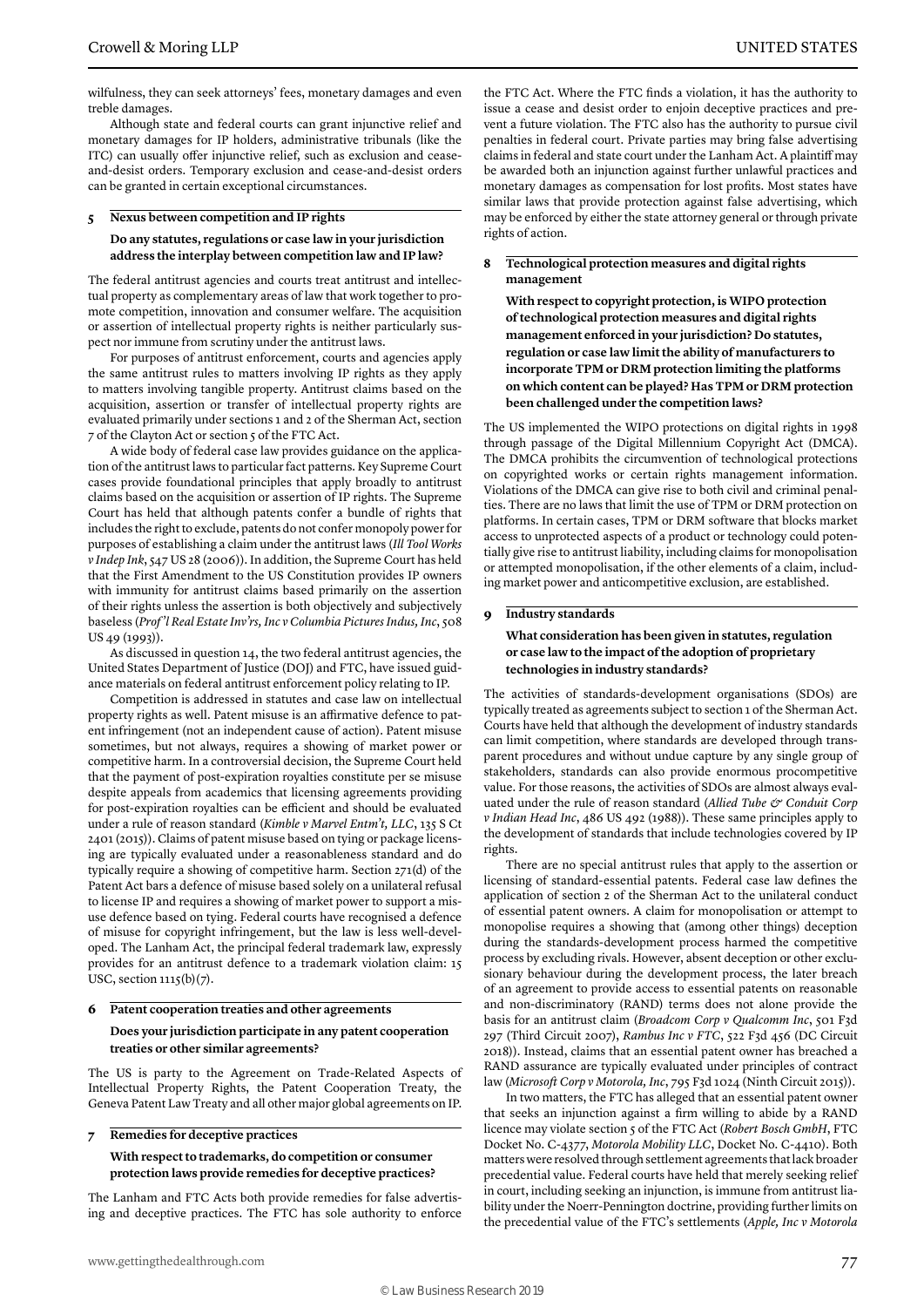*Mobility, Inc*, 886 F Supp 2d 1061 (Western District Wisconsin 2012), *TCL Commc'ns Tech Holdings, Ltd v Telefonaktienbolaget LM Ericsson*, 2016 US Dist LEXIS 140566 (Central District California 2016)).

#### **Competition**

#### **10 Competition legislation**

#### **What statutes set out competition law?**

The Sherman Act, passed by Congress in 1890, and the FTC Act and Clayton Act, both passed in 1914, are the three core US federal antitrust laws in effect today. The Sherman Act prohibits unreasonable restraints of trade, monopolisation, attempts to monopolise and conspiracies to monopolise. The Clayton Act prohibits acquisitions that may substantially lessen competition, as well as certain other issues such as tying. The FTC Act, enforced solely by the FTC, prohibits unfair methods of competition as well as unfair or deceptive acts and practices. Though the FTC's authority to challenge unfair methods of competition technically reaches beyond the letter of the Sherman Act, the precise scope of the FTC's 'unfair methods of competition' authority has been a subject of some controversy. The FTC has most often used its antitrust authority that falls outside the scope of the Sherman and Clayton Acts to challenge invitations to collude, where no agreement forms. Beyond that, the FTC typically pursues claims for an unfair method of competition under the same standards federal courts apply to Sherman Act claims.

In addition to these federal statutes, most states have their own antitrust statutes – generally modelled after the federal antitrust laws – enforced by the state attorneys general or private plaintiffs.

#### **11 IP rights in competition legislation**

#### **Do the competition laws make specific mention of any IP rights?**

US antitrust statutes do not specifically mention IP rights. However, as discussed in question 14, the DOJ and FTC have issued antitrust licensing guidelines (first in 1995, and most recently in 2017) and other guidance materials that outline the agencies' antitrust enforcement policy towards the licensing of intellectual property and other conduct involving IP such as patent pools, bundled or package licensing arrangements, and unilateral refusals to deal.

#### **12 Review and investigation of competitive effects from exercise of IP rights**

#### **Which authorities may review or investigate the competitive effect of conduct related to exercise of IP rights?**

The DOJ and FTC jointly enforce the federal antitrust laws. However, the Sherman Act only empowers the DOJ to bring criminal enforcement actions – though the FTC can refer matters to the DOJ for criminal enforcement. Additionally, under section 5 of the FTC Act, the FTC may bring civil challenges to conduct that violates section 5 of the FTC Act (which includes authority over claims that could be brought under sections 1 or 2 of the Sherman Act) either in administrative proceedings or federal court.

The FTC and DOJ's coordination is loosely governed by an informal memorandum of understanding, which distributes enforcement authority by industry expertise and knowledge. For example, the FTC is typically responsible for industries including healthcare providers, pharmaceuticals, and food and retail. The DOJ is typically responsible for the telecommunication and agricultural industries, and insurance.

#### **13 Competition-related remedies for private parties**

#### **Can a private party recover for competition-related damages caused by the exercise, licensing or transfer of IP rights?**

Private parties recover for competition-related damages from the exercise, license or transfer of IP rights under either federal or state antitrust law. Under federal law, the Clayton Act creates a private right of action for parties to recover damages from injuries flowing from a violation of the antitrust laws. Damages are typically trebled and plaintiffs may also recover court costs and attorneys' fees (15 USC, section 15(a)). Plaintiffs may also win an injunction requiring the defendant to end the offending conduct. To win relief, a plaintiff must establish antitrust injury, which requires that it suffered harm because of the restriction in

competition that forms the basis for the violation. The alleged anticompetitive conduct must proximately cause the injury.

Forty years ago, the Supreme Court barred, with limited exceptions, indirect purchasers from seeking and recovering antitrust damages (*Illinois Brick Co v Illinois*, 431 US 720 (1977)). Over half of US states have enacted 'Illinois Brick repealer' statutes allowing for indirect purchasers to recover.

In June 2018, the Supreme Court agreed to hear Apple's appeal of the Ninth Circuit's decision in *Apple, Inc v Pepper*, a case with implications for the continuing force of *Illinois Brick*, particularly in platform markets. The Ninth Circuit held that because Apple sold iPhone apps directly to consumers, Apple should be treated as a distributor and consumers as direct purchasers with standing to sue Apple for alleged monopolisation of the market for iPhone apps. The Solicitor General of the United States filed an amicus brief urging reversal on the grounds that the Ninth Circuit has misinterpreted *Illinois Brick*. Oral argument is scheduled for 26 November 2018.

#### **14 Competition guidelines**

#### **Have the competition authorities, or any other authority, issued guidelines or other statements regarding the overlap of competition law and IP?**

As discussed in questions 5 and 11, DOJ and FTC have issued joint guidance materials on federal antitrust enforcement policy relating to IP. In 2007, the agencies issued a report outlining agency enforcement policy on a range of competition issues involving IP, including unilateral refusals to license, the incorporation of patents into standards, patent pools and tying and bundling IP rights. For purposes of antitrust analysis, the agencies distinguished unconditional from conditional refusals to license. Under US enforcement policy, unconditional unilateral refusals to license patents 'will not play a meaningful part in the interface between patent rights and antitrust protections'. Conditional refusals to license, such as a licence that includes exclusivity provisions, may raise antitrust concerns if restrictions in the licence lead to competitive harm.

In 2017, the DOJ and FTC issued updated Antitrust Guidelines for the Licensing of Intellectual Property. The guidelines incorporate the core principles from the 1995 guidelines and remain consistent with the principles in the broader 2007 Antitrust IP Report. The 2017 guidelines cover the antitrust treatment of licences involving patents, copyrights or trade secrets. Although the guidelines do not apply expressly to trademark agreements, 'the same general antitrust principles that apply to other forms of intellectual property apply to trademarks as well'.

The 2017 guidelines incorporate several key principles:

- the agencies will apply the same antitrust principles to conduct involving IP as to conduct involving other forms of property;
- IP rights do not create a presumption of market power under the antitrust laws; and
- IP licensing allows firms to combine complementary assets and is thus generally procompetitive.

The vast majority of restrictions in licensing arrangements are evaluated under the rule of reason and are not likely to harm competition if the restriction does not limit competition that would have existed in the absence of the licence.

#### **15 Exemptions from competition law**

#### **Are there aspects or uses of IP rights that are specifically exempt from the application of competition law?**

Courts have developed a number of exemptions and immunities from the antitrust laws, such as the state action doctrine or solicitation of government action, known as Noerr-Pennington immunity, which is grounded in the First Amendment to the US Constitution. These general exemptions apply equally to conduct involving IP rights. Noerr-Pennington immunity protects IP owners from antitrust liability for seeking relief for infringement in court unless the underlying claim is both objectively and subjectively baseless (*Professional Real Estate Investors v Columbia Pictures Industries*, 508 US 49 (1993)). Petitioning immunity extends to conduct associated with seeking relief, such as sending infringement notices or other marketplace communications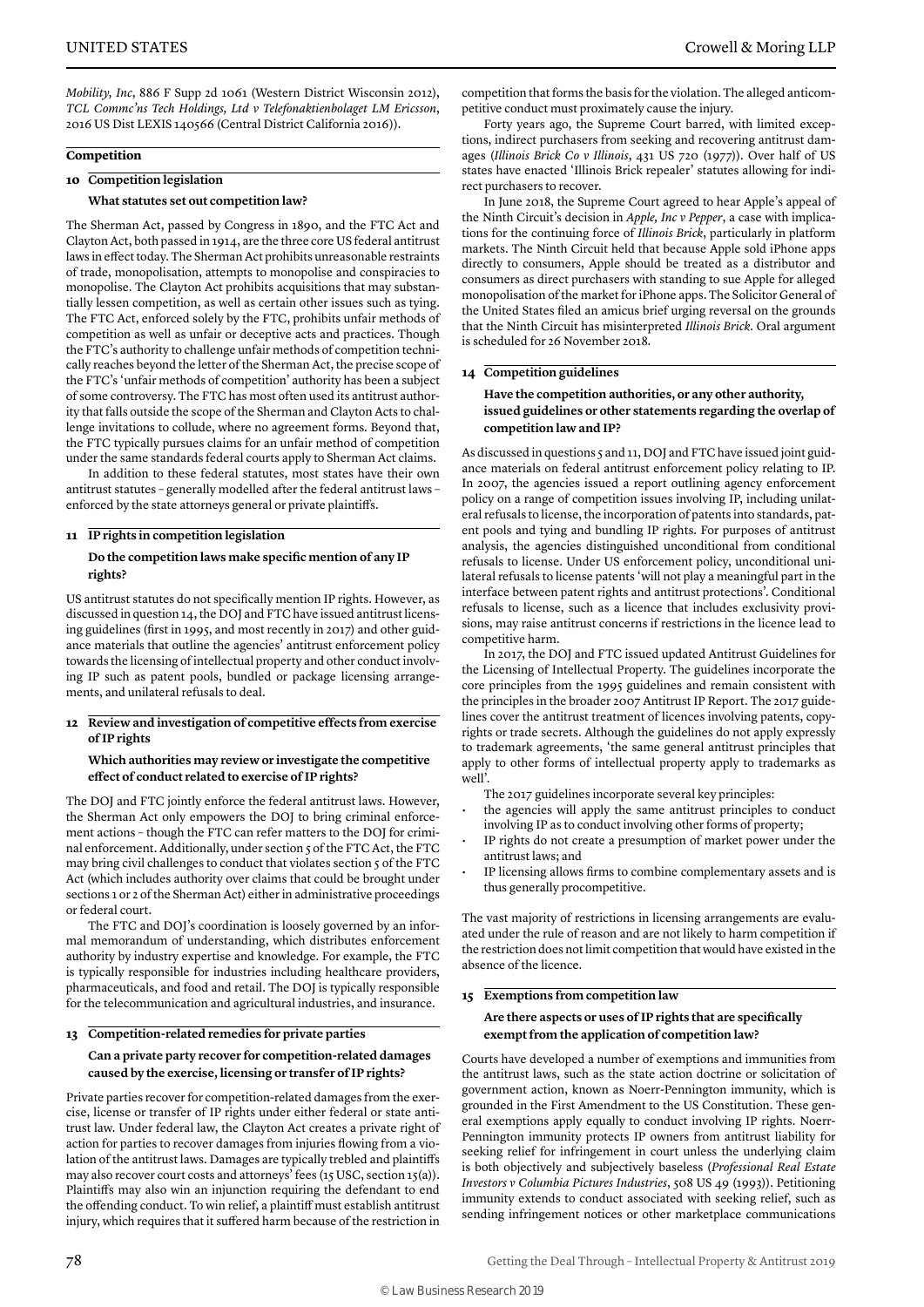relating to infringement. Some courts have recognised an exception to petitioning immunity where the IP owner files repeated lawsuits without regard to individual merit (*USS-Posco Industries v Contra Costa County*, 31 F3d 800 (Ninth Circuit 1994)).

The Federal Circuit has held that merely an unconditional unilateral refusal to license or share IP is lawful and cannot give rise to antitrust liability (*In re Independent Service Organizations Antitrust Litigation*, 203 F3d 1322 (Federal Circuit 2000)). However, at least one appellate court has held that although a refusal to license is presumptively lawful as a legitimate exercise of the statutory right to exclude, the presumption can be overridden by evidence that the refusal was a pretextual effort to harm rivals (*Image Technical Services, Inc v Kodak Co*, 125 F3d 1195 (Ninth Circuit 1997)). Although *Kodak* has not been overruled, it has not been followed by other jurisdictions.

#### **16 Copyright exhaustion**

#### **Does your jurisdiction have a doctrine of, or akin to, 'copyright exhaustion' (EU) or 'first sale' (US)? If so, how does that doctrine interact with competition laws?**

The first sale doctrine is codified under section 109(a) of the Copyright Act. Under the first sale doctrine, a party who lawfully acquires the tangible embodiment of a copyright righted work, such as a book or a compact disc, may resell the item without violating the copyright. Efforts to control the price at which the acquiring party resells the product are evaluated under state and federal antitrust laws relating to resale price maintenance (see question 25). The first sale doctrine does not apply to computer software that is licensed rather than sold and thus the copyright owner can exert greater control over subsequent distribution by licensing rather than selling the tangible product. *Vernor v Autodesk*, 621 F3d 1102 (Ninth Circuit 2010). The party asserting the first use defence bears the burden of proving ownership through lawful acquisition.

#### **17 Import control**

#### **To what extent can an IP rights holder prevent 'grey-market' or unauthorised importation or distribution of its products?**

An IP owner can challenge the unauthorised importation of infringing products by filing a complaint with the US ITC under section 337 of the Tariff Act. Section 337 bars unfair methods of competition, including through importation of items that infringe US patent, copyright or trademark rights. The primary remedy in a 337 investigation is an exclusion order, which blocks entry of infringing items at the border. The ITC may also stop the sale of infringing items already in the US through a cease and desist order. A trademark owner may also file suit in federal court under section 42 of the Lanham Act. Relief under the Lanham Act includes injunctive relief to stop infringing imports as well as monetary relief.

#### **18 Jurisdictional interaction between competition laws and IP rights**

**Are there authorities with exclusive jurisdiction over IPrelated or competition-related matters? For example, are there circumstances in which a competition claim might be transferred to an IP court to satisfy subject matter jurisdiction? Are there circumstances where the resolution of an IP dispute will be handled by a court of general jurisdiction?** 

US district courts have exclusive jurisdiction over claims brought under the patent and copyright acts. The Federal Circuit has exclusive jurisdiction to hear appeals in cases 'arising under' patent laws. A case that involves both a patent and antitrust claim will be appealed to the Federal Circuit. However, the Federal Circuit will apply the law of the appropriate regional circuit to pure antitrust questions such as relevant market and competitive effects.

Antitrust enforcement occurs at both the state and federal level. Actions are brought by the FTC, DOJ, state attorneys general, as well as through private litigation. The FTC has sole authority to enforce the FTC Act. Administrative decisions of the FTC are appealed to federal appellate courts.

#### **Merger review**

#### **19 Powers of competition authority**

#### **Does the competition authority have the same authority with respect to reviewing mergers involving IP rights as it does with respect to any other merger?**

Acquisitions involving IP rights are reportable under the HSR Act if the value of the transaction rights triggers statutory thresholds and the parties otherwise meet the standard regulatory requirements for premerger notification. The FTC and DOJ review both reportable and non-reportable mergers and acquisitions involving IP rights under the same statutes that apply to other mergers (the Sherman, Clayton and FTC Acts). State attorneys general also have the authority to review and challenge mergers and that authority includes mergers that involve IP.

Certain IP licensing agreements that fall short of a full transfer or assignment of rights may also be reportable. Based on informal guidance from the FTC Premerger Notification Office, exclusive patent or trademark licences may be reportable under the HSR Act. Such licences may be reportable even if exclusivity extends only to a particular geographic region. Although non-exclusive licences are generally not reportable, the FTC issued a rule in 2013 that requires reporting for certain non-exclusive pharmaceutical patent licences that transfer 'all commercially significant' rights, even where the licensor retains manufacturing rights.

#### **20 Analysis of the competitive impact of a merger involving IP rights**

#### **Does the competition authority's analysis of the competitive impact of a merger involving IP rights differ from a traditional analysis in which IP rights are not involved? If so, how?**

The same principles apply to the evaluation of mergers and acquisitions involving IP rights as to transactions involving other forms of property. However, in analysing mergers involving IP, the agencies may consider competitive effects in upstream technology markets for the IP rights themselves as well as downstream product markets.

In limited cases, the agencies may also consider the impact of a merger on research and development activities and the analysis of the competitive effects on R&D may be more likely in merger that involves the transfer of significant IP. However, potential anticompetitive effects in R&D or innovation markets have not played a meaningful role in merger investigations outside the pharmaceutical sector, where the agencies will evaluate the pipeline products of the merging parties. However, even those matters can be understood as focusing on potential competition rather than pure R&D.

#### **21 Challenge of a merger**

**In what circumstances might the competition authority challenge a merger involving the transfer or concentration of IP rights? Does this differ from the circumstances in which the competition authority might challenge a merger in which IP rights were not a focus?**

As stated above, the US agencies will apply the same statutes and legal standards towards evaluating the competitive effects of mergers involving IP as to other transactions, and will take both horizontal and vertical effects into account. For example, the agencies may consider whether the transfer of a patent portfolio would combine ownership over technologies that would otherwise compete in upstream technology markets and whether that combination may substantially lessen competition. The agencies may also evaluate whether the acquisition will change the incentives of the merging parties towards licensing potential downstream rivals. In 2011 and 2012, the DOJ investigated a series of transactions involving the transfer of large patent portfolios that included standard-essential patents and patents relevant to open-source products. The agencies evaluated how the transfer would change incentives to share IP with downstream product market rivals. The DOJ allowed the transactions to proceed after certain acquiring parties made public assurances regarding their future licensing behaviour (statement of the DOJ's Antitrust Division, 13 February 2012).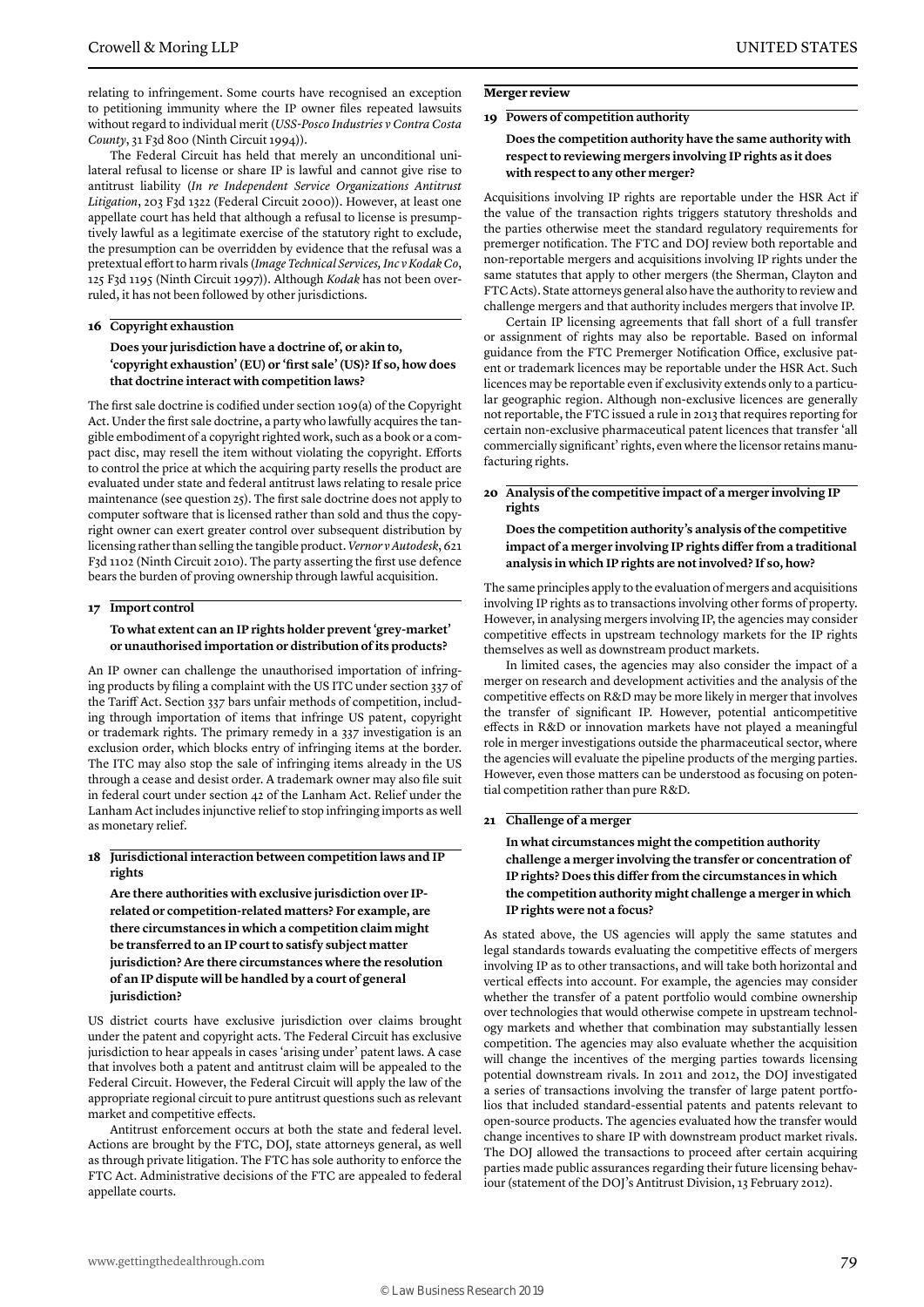#### **22 Remedies to address the competitive effects of mergers involving IP**

#### **What remedies are available to address competitive effects generated by a merger when those effects revolve around the transfer of IP rights?**

The normal range of remedies is available to restore competition that may be lost in mergers that involve IP rights, including divestiture and behavioural remedies. In some cases, one of the merging parties may own IP that creates a barrier to entry into the relevant market. To resolve competitive concerns with the merger, the agencies may require the merging parties to provide a licence to new entrants to ameliorate the potential anticompetitive effects from the merger. Courts also have the authority to require divestiture of assets, including IP rights, to remedy an anticompetitive merger. As described in question 21, in 2012, the DOJ at least informally appeared to require certain technology companies acquiring stakes in large patent portfolios to provide assurances regarding their willingness to provide downstream competitors with access to standard-essential patents or patents relevant to open-source products.

#### **Specific competition law violations**

#### **23 Conspiracy**

#### **Can the exercise, licensing or transfer of IP rights create price-fixing or conspiracy liability?**

The same antitrust rules apply to price-fixing and conspiracy claims involving IP as to horizontal conduct involving tangible property. Most licensing arrangements expand competition by allowing parties to share complementary assets. Thus, the transfer or licensing or IP is seldom treated as per se unlawful. When evaluating a licensing arrangement, the agencies will ask whether the licence restricts competition between the parties that would have existed in the absence of a licence. In cases where the licensee requires a licence to participate in the market, a licence expands competition, even if the parties agree on the resale price of licensed products or agree to operate in different territories. However, a licence or cross-licensing arrangement may support a price-fixing claim if it is used as a sham to control the price for products or technologies where the parties would be actual or potential competitors without the licence.

Agreements among technology users on the price at which they will offer or accept an IP licence may also give rise to a price-fixing claim. Recently, the DOJ has expressed concerns that users of standardised technologies (acting collectively through a standards development organisation) may engage in de facto price fixing by imposing policies that improperly shift bargaining leverage towards licensees and signalled its intention to scrutinise such conduct.

#### **24 Reverse payment patent settlements**

#### **How have the competition laws been applied to reverse payment patent settlements in your jurisdiction?**

Patent settlements in the pharmaceutical sector that include a reverse payment from the owner of a patent on a branded drug to an alleged generic infringer have been the subject of scrutiny from enforcement agencies and have been widely litigated by private plaintiffs as well.

In a significant 2013 decision, *FTC v Actavis, Inc*, the Supreme Court held that even in cases where the underlying infringement claim was not a sham, reverse payment settlements are subject to antitrust scrutiny under a section 1 rule of reason standard. The Court explained that an 'unexplained large reverse payment itself would normally suggest that the patentee has serious doubts about the patent's survival', suggesting the objective of the settlement is to preserve and share monopoly profits by avoiding price competition. However, the court refused to find that reverse payment settlements were presumptively unlawful, which would effectively shift the burden to the settling parties to prove that the agreement was pro-competitive. The Court held that the anticompetitive effects of a settlement depended on a variety of factors including the size of the payment relative to likely litigation costs and whether the payment provided compensation for other services, and that a plaintiff 'must prove its case as in other rule-of-reason cases'.

Since *Actavis*, most district courts have concluded that a non-cash transfer of value from the branded pharmaceutical to the potential generic can constitute a reverse payment. The Third Circuit has held that the branded pharmaceutical firm's agreement to refrain from introducing an authorised generic during the first-filer's 180-day exclusivity period can constitute a reverse payment and support an antitrust claim. Additionally, in 2016, the First Circuit followed the Third Circuit in holding that these no authorised generic agreements may violate the antitrust laws, holding that to limit the holding of *Actavis* to only cash payments would be substance over form.

#### **25 (Resale) price maintenance**

#### **Can the exercise, licensing or transfer of IP rights create liability under (resale) price maintenance statutes or case law?**

The Supreme Court has long taken the position that if an IP owner licenses a product market competitor, the IP owner may restrict the price at which its competitor sells the licensed product (*United States v General Electric*, 272 US 476 (1926)). However, for many years the liberal treatment afforded resale price maintenance for licensed products stood in contrast to the per se rule against vertical price fixing more generally. Then, in 2007, the Supreme Court reversed the per se rule for vertical price fixing and held that, given the potential for procompetitive benefits, an agreement between vertically related entities on minimum resale prices will be evaluated under the rule of reason (*Leegin Creative Leather Products v PSKS*, 551 US 877 (2007)). The rule of reason requires a showing that the agreement harmed competition and that the harm was not outweighed by countervailing competitive benefits. Competitive harm is unlikely in a situation where the licensor and licensee would not have competed in the same relevant market absent the licence. However, resale price maintenance may be treated differently under some state antitrust statutes.

#### **26 Exclusive dealing, tying and leveraging**

#### **Can the exercise, licensing or transfer of IP rights create liability under statutes or case law relating to exclusive dealing, tying and leveraging?**

Exclusive dealing and trying arrangements involving IP are evaluated under sections 1 and 2 of the Sherman Act, section 3 of the Clayton Act and section 5 of the FTC Act. These arrangements are subject to the same standards as arrangements involving tangible property and are almost always evaluated under the rule of reason standard. In the 2017 guidelines, the FTC and DOJ explained that tying and package licensing arrangements can provide substantial efficiencies and provided guidance on the application of the rule of reason to these arrangements. The agencies will challenge such arrangements only if the IP owner has market power in the tying product or technology, and the arrangement has an adverse effect on competition that is not outweighed by countervailing efficiencies. In evaluating an exclusive dealing arrangement, the agencies will take into account both the extent to which exclusivity enables the IP owner to realise the value of its rights more efficiently and the extent to which the arrangement forecloses competition that would have existed absent the licence. Though the term is used loosely in some opinions, US courts generally do not recognise leveraging as a distinct theory of harm. Any claim that a firm is using a licence to leverage power from one market to the next must meet the standards for anticompetitive exclusion to succeed.

#### **27 Abuse of dominance**

#### **Can the exercise, licensing or transfer of IP rights create liability under statutes or case law relating to monopolisation or abuse of dominance?**

US antitrust law does not recognise a claim for abuse of dominance. Single-firm conduct associated with the exercise or acquisition of monopoly power is evaluated under section 2 of the Sherman Act and section 5 of the FTC Act. Monopolisation under section 2 requires a showing that a firm has acquired or maintained monopoly power through the anticompetitive exclusion of rivals, rather than creating 'a superior product, business acumen, or historic accident' (*United States v Grinnell Corp*, 384 US 563 (1966)). However, US antitrust laws do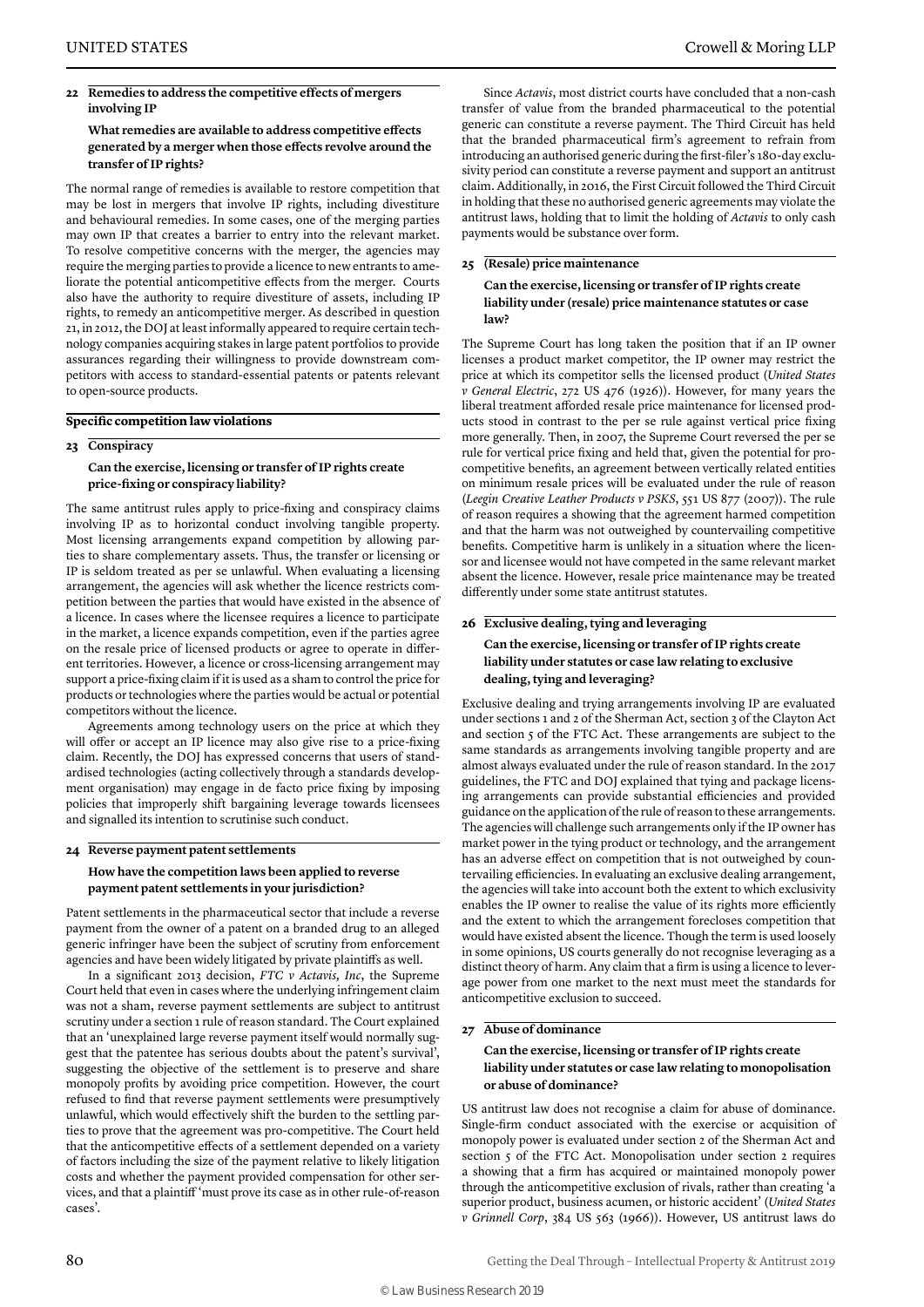not prevent a lawful monopolist from charging prices or setting other terms of trade that reflect its lawfully acquired dominance of the market (*Verizon Communications Inc, v Law Offices of Curtis v Trinko LLP*, 540 US 398 (2004)). Though the FTC may have authority under section 5 to bring a monopolisation case that falls outside the scope of section 2, the bounds of the FTC's section 5 authority are unclear and the FTC has not prevailed in court on a different theory.

#### **28 Refusal to deal and essential facilities**

#### **Can the exercise, licensing or transfer of IP rights create liability under statutes or case law relating to refusal to deal and refusal to grant access to essential facilities?**

As discussed in question 15, the US agencies stated in a 2007 report that they are unlikely to bring an enforcement action challenging the unconditional unilateral refusal to license patents. Similarly, the Federal Circuit has held that a refusal to license or share IP is lawful and cannot give rise to antitrust liability (*In re Independent Service Organizations Antitrust Litigation*, 203 F3d 1322 (Federal Circuit 2000)). However, at least one appellate court has held that although a refusal to license is presumptively lawful as a legitimate exercise of the statutory right to exclude, the presumption can be overridden by evidence that the refusal was a pretextual effort to harm rivals (*Image Technical Services, Inc v Kodak Co*, 125 F3d 1195 (Ninth Circuit 1997)). Although *Kodak* has not been overruled, it has not been followed widely and has been criticised for its reliance on the subjective intent of the IP owner and the court's failure to provide sensible guidance on distinguishing a legitimate versus pretextual exercise of the right to exclude.

#### **Remedies**

#### **29 Remedies for violations of competition law involving IP**

#### **What sanctions or remedies can the competition authorities or courts impose for violations of competition law involving IP?**

There are no special sanctions or remedies to resolve antitrust matters involving IP. Private civil antitrust matters in federal court may give rise to treble damages as well as injunctive relief. The Supreme Court has recognised compulsory licensing as an acceptable antitrust remedy in appropriate circumstances, though district courts have rarely required a compulsory licence in practice. More commonly, courts will refuse to enforce patent rights as a remedy for patent misuse. The FTC has the authority to seek a range of equitable remedies through administrative litigation and has ordered compulsory licensing at reasonable rates as a remedy to a section 5 violation. Both the DOJ and FTC may require a compulsory licence or divestiture of IP as part of settlement agreement resolving the potential anticompetitive effects of a merger. Though criminal antitrust matters involving IP are unusual, criminal matters can give rise to both fines and imprisonment.

#### **30 Competition law remedies specific to IP**

#### **Do special remedies exist under your competition laws that are specific to IP matters?**

Special remedies specific to IP matters do not exist under US competition laws.

#### **31 Scrutiny of settlement agreements**

**How would a settlement agreement terminating an IP infringement dispute be scrutinised from a competition perspective? What are the key factors informing such an analysis?**

As discussed in question 24, the Supreme Court held in *FTC v Actavis* that reverse payment patent settlements are subject to antitrust scrutiny under a rule of reason standard. The Court rejected the assertion that a settlement that fell within the legitimate scope of the patent owner's rights should be immune from scrutiny, concluding that a large unexplained payment from the patent owner to the alleged infringer suggests that the patent would not survive challenge. As such, the presence of the reverse payment raises legitimate concerns that the settlement could be used primarily as a tool to restrain competition.

#### **Update and trends**

Since taking over as Assistant Attorney General for Antitrust, Makan Delrahim has focused on restoring greater balance to competition policy and enforcement involving IP rights, particularly regarding the licensing of standard-essential patents subject to a reasonable and non-discriminatory licensing assurance. On 10 November 2017, AAG Delrahim delivered his first public remarks on the topic. Delrahim stated that antitrust enforcers have recently focused too narrowly on the risk that firms that have agreed to license essential patents on reasonable and non-discriminatory terms will breach those assurances and demand licensing terms that exceed reasonable levels. Delrahim explained that this narrow focus has led antitrust enforcers to misuse antitrust law to police private contractual arrangements in ways that risk harm to continuing incentives to innovate and participate in the standardsdevelopment ecosystem. Delrahim also stated that the narrow focus on policing private contracts has led US enforcement agencies to ignore the greater risk that firms implementing standardised technologies, acting collectively through standards-development organisation, will impose policies that shift the bargaining leverage in licensing negotiations towards licensees, behaviour that is tantamount to buyer-side price fixing. Delrahim advised SDOs and their members to exercise caution in discussing or imposing licensing policies through collective action that disadvantage either licensors or licensees, and to ensure that standards are developed through transparent procedures with due process for all relevant stakeholders. Delrahim has delivered several additional speeches since November elaborating on his views and emphasising the risk that misdirected antitrust enforcement involving IP can generate for competition and innovation. Public reports indicate that the DOJ is pursuing investigations into misuse of the standards-development process, though no public actions have been filed or settled.

No federal court has since applied the holding in *Actavis* outside the reverse-payment context.

#### **Economics and application of competition law**

#### **32 Economics**

#### **What role has competition economics played in the application of competition law in cases involving IP rights?**

Economics has changed the way that IP rights are viewed under antitrust law. The incorporation of economics into antitrust law has led to the recognition that strong IP rights promote competition by creating incentives to invest in the development of new technologies and products. Most antitrust matters involving IP are evaluated under a rule of reason standard, which requires a showing of competitive harm, typically based on fact-intensive economic analysis and evidence.

#### **Recent cases and sanctions**

#### **33 Recent cases**

#### **Have there been any recent high-profile cases dealing with the intersection of competition law and IP rights?**

On 21 May 2018, an administrative law judge (ALJ) dismissed the FTC's complaint against generic pharmaceutical company Impax. The FTC had alleged that in 2010, Impax and Endo pharmaceuticals had unlawfully agreed that Impax would refrain from marketing a generic version of an Endo pain medication for three years in exchange for a reverse payment from Endo to Impax of US\$112 million. The ALJ concluded that complaint counsel had failed to establish that absent the agreement, Impax would have entered the market with its generic before 2013. According to the ALJ, the alleged competitive harm was 'largely theoretical' because evidence showed that the earlier entry was unlikely. Complaint counsel appealed the case to the Commission and oral argument was held on 11 October 2018. A Commission opinion is expected in early 2019.

In May 2016, the Northern District of California denied Cisco's motion for summary judgment on antitrust counterclaims filed by Arista in a copyright infringement action. Arista had alleged that Cisco had monopolised certain markets for ethernet switches by encouraging customers and competitors to use Cisco's command-line interface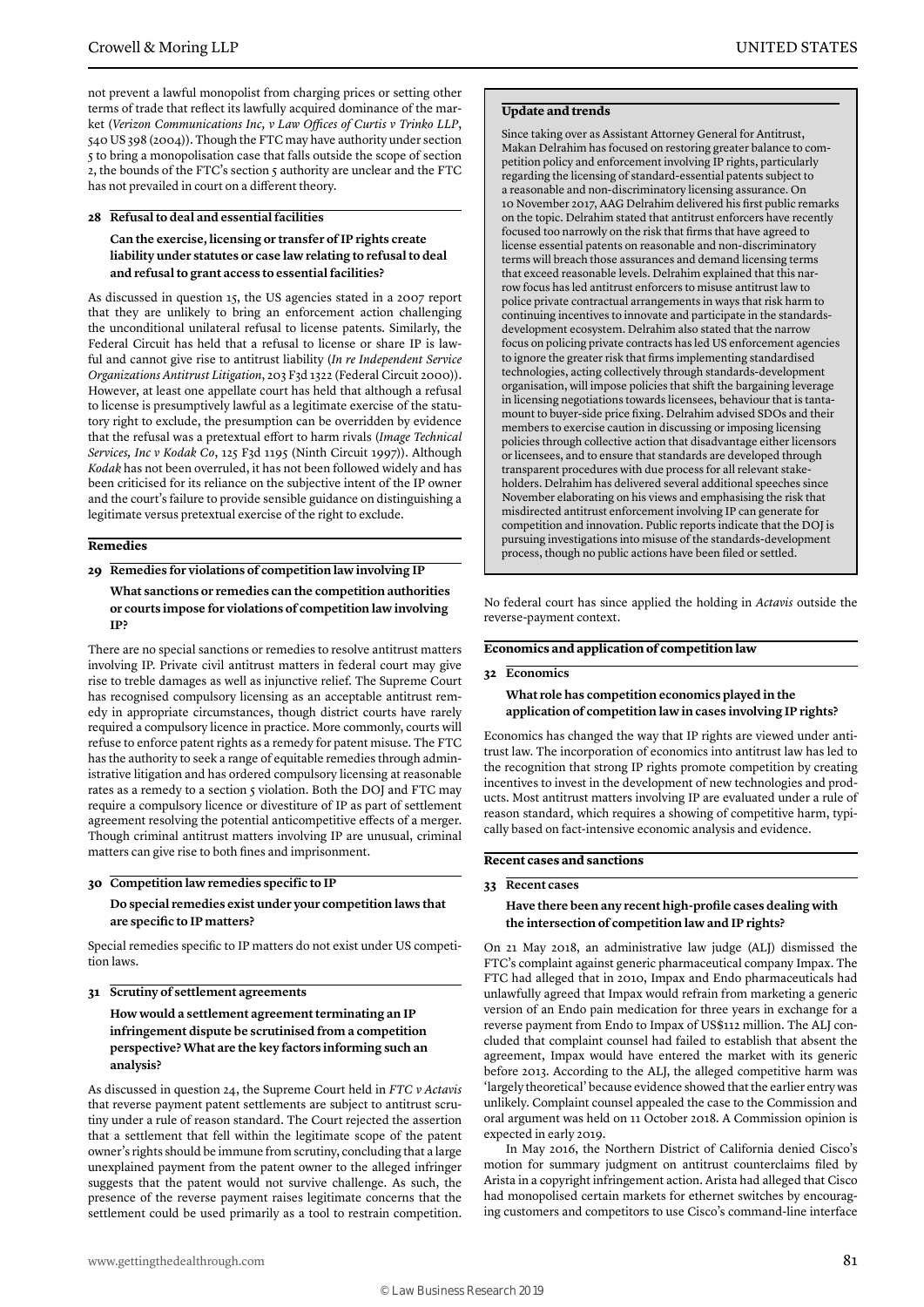(CLI) and later changing course and suing rivals after positioning its technology as a de facto standard. The district court found that Arista had met its burden to show a reasonable factual dispute regarding whether Cisco's 'open early, close late' scheme harmed competition. However, the court agreed with Cisco that its underlying infringement claim was objectively reasonable, and denied Arista's motion for a finding of competitive harm as a matter of law. The case settled in August 2018 (*Arista Networks v Cisco Systems*, Case No. 16-cv-00923 (Northern District of California)).

On 30 August 2018, the FTC filed a motion for partial summary judgment in its ongoing antitrust case against Qualcomm pending in federal district court in the Northern District of California. In its motion, the FTC has asked the court to find that Qualcomm is obligated, as a matter of law, to offer licences to chipset rivals pursuant to the patent policies of the Alliance for Telecommunications Industry Solutions and the Telecommunications Industry Association. Qualcomm opposes the motion, arguing that the text of the policies is ambiguous and the FTC's interpretation is inconsistent with longstanding practices in the industry, at least creating a triable issue of fact sufficient to defeat summary judgment. The motion has been briefed and taken under submission. Trial is currently scheduled for January 2019 (*FTC v Qualcomm*, pending in the Northern District of California, case No. 5:17-cv-00220).

#### **34 Remedies and sanctions**

#### **What competition remedies or sanctions have been imposed in the IP context?**

As stated in question 29, the full range of remedies is available in competition matters involving IP. ITC unfair competition claims involving infringing imports are subject to exclusion and cease and desist orders to prevent US sales of infringing items.

## crowell<sub>(moring</sub>

1001 Pennsylvania Avenue NW Washington DC 20004 United States

#### **Lisa Kimmel LKimmel@crowell.com Kate M Watkins Katewatkins@crowell.com**

Tel: +1 202 624 2500 Fax: +1 202 628 5116 www.crowell.com